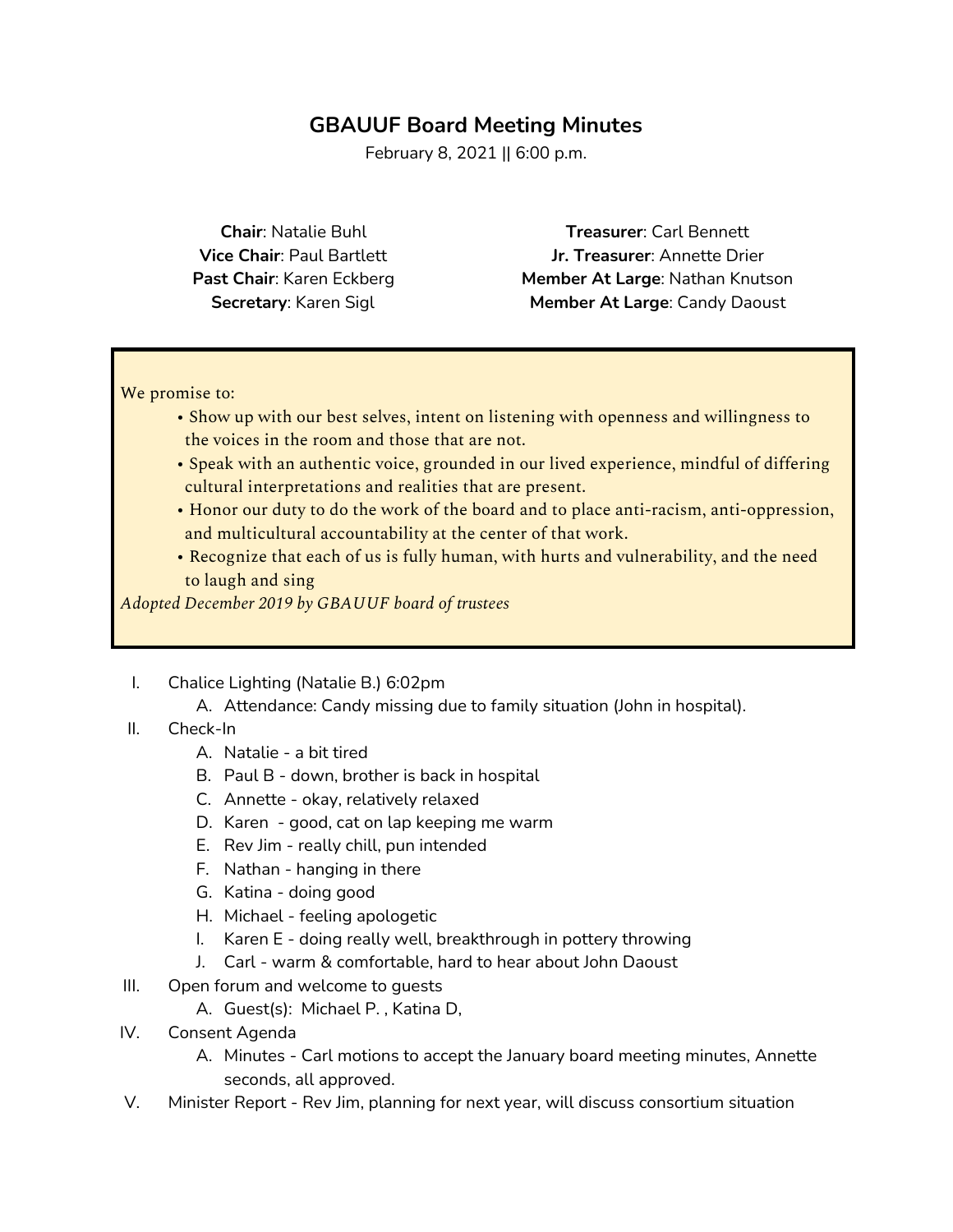under Old Business; UUA granted him full fellowship effective February 1st, much like tenure; it's been a long process as it was twelve years ago when he considered applying to seminary.

- VI. Discussion Agenda
	- A. Stewardship Team (Carl B)
		- 1. Canvas theme "We Know We Can;" met with Cheyenne, UU Connect will contain information, Annette sent notes out; already have \$4,000 worth of pledges; goal of \$60,950; 15% increase over last year;
		- 2. Capital Expense projects: Proposing \$2500 for basement, and \$2500 for parking lot; Separate account from operating funds. (see proposed budget document)
		- 3. Revising Google forms; new pledge and time talent forms, will provide links in the UU Connect.
	- B. Program Team NA
		- 1. Katina, May 9 service Pete Angelello, would like to know how long we may be doing Zoom only services. Natalie states we should plan to use only Zoom at least through the rest of this fiscal year (end of May).
	- C. Religious Enrichment Team
		- 1. Update on Safe Congregation Policy work (Natalie)
		- 2. Team: Mark, Michael, Natalie, Renee met twice, looking at resources (UUA videos - Michael reviewing)
			- a) Background checks with Church Mutual; Mark has looked into creating an account, and will do a test check with Michael as the subject. Karen E states we have used CCap in the past.
			- b) Certification through UUA Safe Congregations
			- c) Building/Safety/Fire policies
	- D. Social Justice Team
	- E. Building/Facilities Team Michael

#### 1. Kitchen lights - Cost estimate for replacement; still looking into.

### VII. Old Business

- A. Review of Rev Jim's proposals & Consortium discussion update (Natalie)
	- 1. Met this past Sunday (OC, SP, DC) chairs, vice chairs, tech people
	- 2. Memorandum of Understanding (MOU) drafted, named North East Wisconsin Unitarian Universalist Ministerial Collaboration (NEWUUMC); coordinating council with 3 reps from each fellowship
		- a) Council would have a chair, vice chair, and treasurer from each partner
		- b) Shared ministry
		- c) Continuity
		- d) Ministerial services available to each partner
		- e) Streamlining of financial issues
	- 3. Consortium would send moneys to NEWUUMC treasurer; issue one monthly check for Rev Jim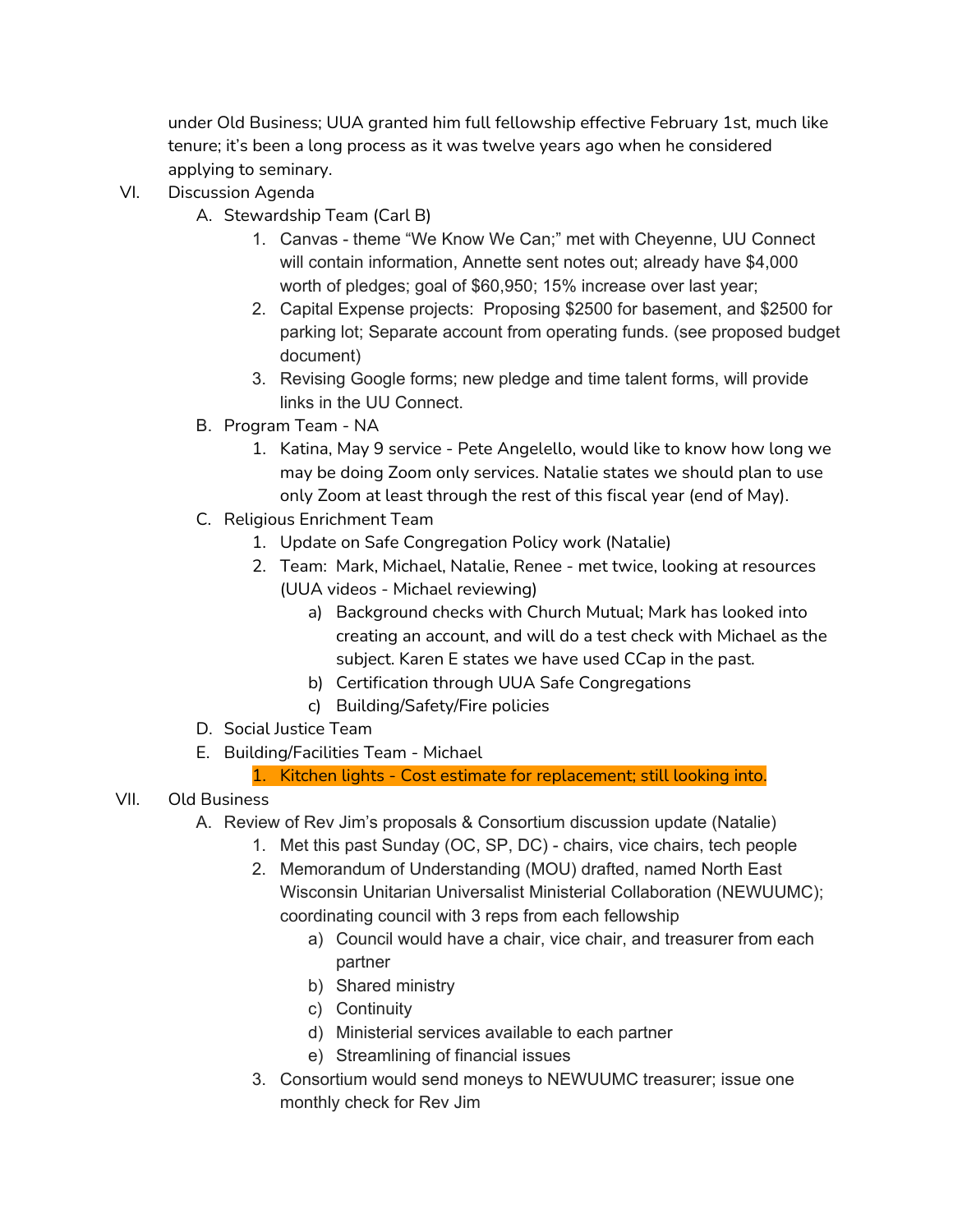- a) Each congregation would review Rev Jim separately and determine by April 1st their participation for the new fiscal year (beginning July)
	- (1) GB could vote on consortium participation at April's townhall meeting
- b) Finance OC will act as treasurer for consortium
- c) Committee for service planning collaboration with all partner UUs participating. Rev Jim suggests all fellowships could be on the same theme, but prepare separate services - Stevens Point fellowship is smaller, kind of collapsing and relying on the consortium for services.

d) Natalie will share MOU document with rest of Board

- B. Annette ordered 100 stamped envelopes from Amazon.
- C. Annette still has Breeze questions attachments? Cheyenne is handling. Karen E would still like to assist with this, as Cheyenne does not have permissions to set fields in Breeze. Carl will set up a time for Karen E to meet with Cheyenne & Carl.
- D. Annual employee reviews conducted (Natalie) completed Andy's & Cheyenne's reviews. Cheyenne will work an extra half hour each week; received raise early.
- VIII. New Business
	- A. Discuss possible volunteer office assistance (Candy); postpone discussion to March.
	- B. [Plan](https://docs.google.com/document/d/1jjAVhzDvin23smwmSYkm_0pwuSdywtMCz-zqo1NywgM/edit?usp=sharinghttps://docs.google.com/document/d/1jjAVhzDvin23smwmSYkm_0pwuSdywtMCz-zqo1NywgM/edit?usp=sharing) for opening the fellowship (Natalie)
		- 1. Phased opening; UUA will be advising further
		- 2. Natalie will share the plan document with Board (use link above).
		- 3. Karen E states Cheyenne should be kept informed about sanitation procedures, etc.
		- 4. Natalie calls on Karen E to put together a team: possibly Steve K, Terry Auger, etc. to work out plan and details of phased re-opening.
	- C. Calls to fellowship members & friends (Candy/Natalie) -proposing a personal phone call to check in with everyone in our directory with help of Board and Membership team (Linda Bartlett, Kristin Fliss) and Caring team
		- 1. Board agrees to assist.
	- IX. Review Action Items see above, highlighted in orange.
	- X. Check Out
		- A. Paul B fine
		- B. Michael overwhelmed, a lot of moving pieces
		- C. Annette doing great, relaxation stone
		- D. Karen S doing well, cat is gone from lap; with Michael on a lot of moving pieces.
		- E. Rev Jim contributing to moving pieces, good.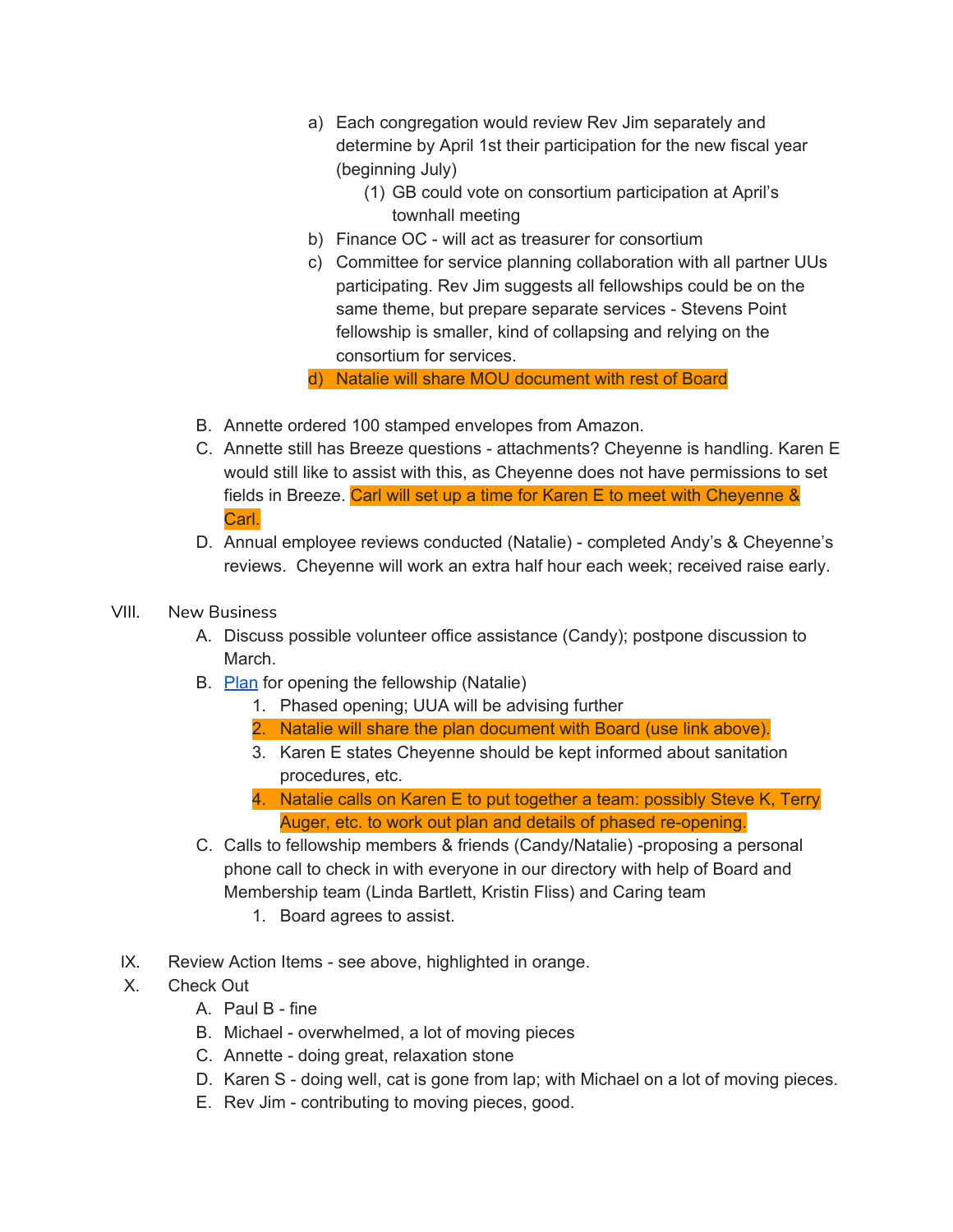- F. Nathan good as well
- G. Katina I got answers!
- H. Karen E I'm good, a lot on my plate but that's okay
- I. Carl okay, lip synching
- J. Natalie overwhelmed but we have a good team.
- XI. Adjourn motion to adjourn made by Carl, Annette seconded. Meeting adjourned at 7:18pm.

Minutes respectfully submitted by Karen Sigl.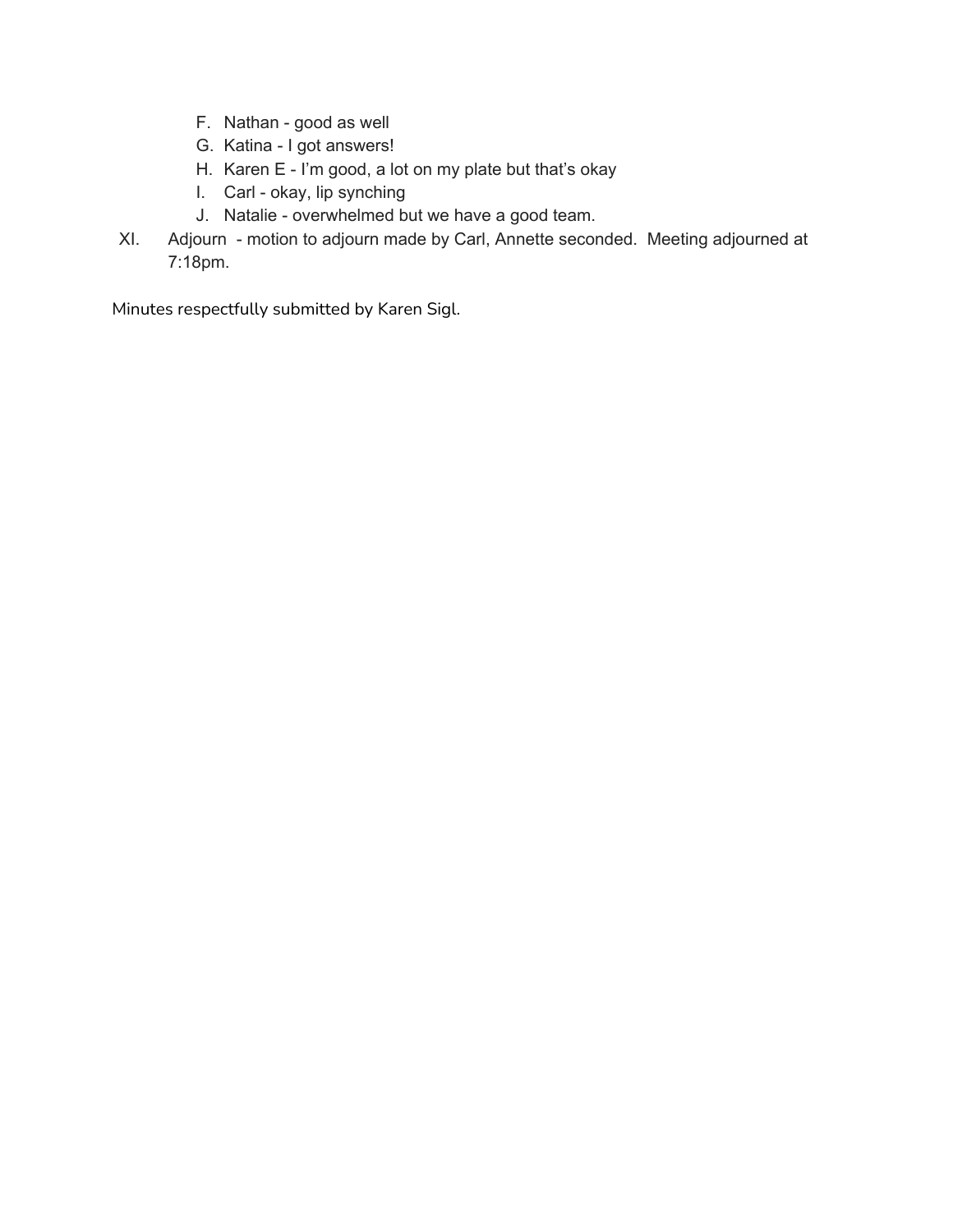| <b>Checking Account 7272</b>                   |                       |                |
|------------------------------------------------|-----------------------|----------------|
| Previous Statement Balance as of 12/31/20      | \$14,992.99           |                |
| Deposits and other Credits                     | \$7,833.06            |                |
| <b>Checks Transfers and other Debts</b>        | \$4,931.48            |                |
| <b>Current Statement Balance as of 1/31/21</b> | \$17,833.57           |                |
| Savings Account 7281(Reserve/Capital)          |                       |                |
| Previous Statement Balance as of 1/31/21       | \$20,076.32           |                |
| Intrest (0.45600%)                             | \$1.43                |                |
| Current Statement Balance as of 12/31/20       | \$20,077.75           |                |
| Mortgage 0423                                  |                       |                |
| <b>Current Statement Balance as of 1/5/21</b>  | \$202,987.02          |                |
| <b>Year to Date Financials FY 2020-2021</b>    |                       |                |
| Month Checking Account #7272                   | Reserve Account #7281 | Mortgage #0423 |

|                   | <b>Month</b> Checking Account #7272 | <b>Reserve Account #7281</b> | Mortgage #0423 |  |
|-------------------|-------------------------------------|------------------------------|----------------|--|
| July              | \$17,238                            | \$20,067                     | 206,865        |  |
| <b>August</b>     | \$19,680                            | \$20,069                     | 206,062        |  |
| Septembe \$17,773 |                                     | \$20,071                     | 205,538        |  |
| October \$16,494  |                                     | \$20,073                     | 204,834        |  |
| November \$14,648 |                                     | \$20,075                     | 204,229        |  |
| December \$14,993 |                                     | \$20,076                     | 203,647        |  |
| January           | \$17,834                            | \$20,078                     | 202,987        |  |
| February          |                                     |                              |                |  |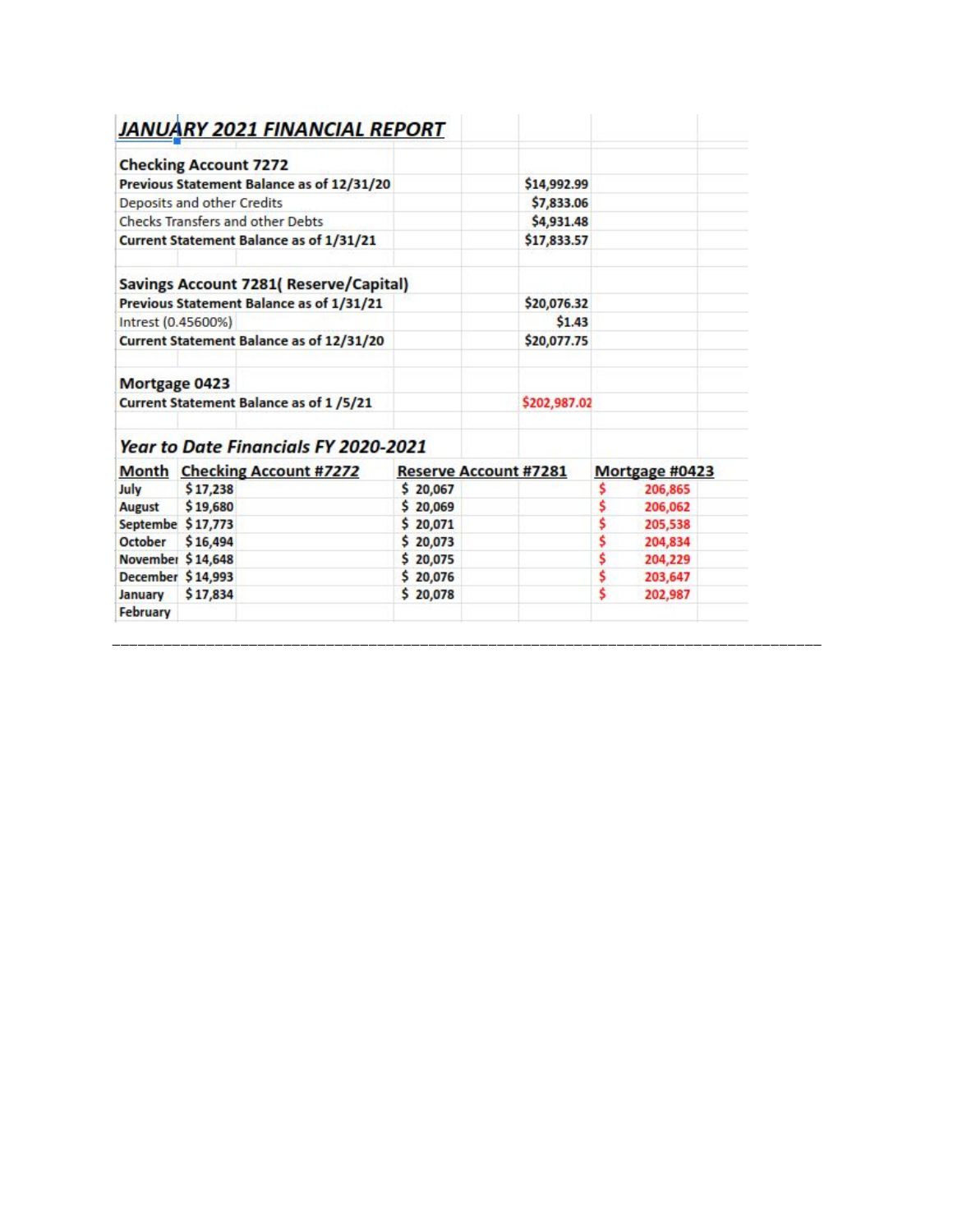|  |  | Proposed Budget for FY 2021/22 February 4, 2021 |  |
|--|--|-------------------------------------------------|--|
|--|--|-------------------------------------------------|--|

| Income          |                                            |                 |                                         | <b>Last Years budget</b> |
|-----------------|--------------------------------------------|-----------------|-----------------------------------------|--------------------------|
|                 | Annual Canvas - 4110                       | 60,950.00<br>s  | 15% increase                            | \$53,032.00              |
|                 | Offering Undesignated - 4120               | \$<br>4,000.00  |                                         | \$4,000.00               |
|                 | Special Designated Gifts - 4130            | \$<br>250.00    |                                         | \$200.00                 |
|                 | Fair Trade Coffee/Chocolate (net) - 4323   | \$<br>500.00    |                                         | \$150.00                 |
|                 | Script                                     | \$<br>2,000.00  |                                         | \$2,000.00               |
|                 | <b>Special Events and Fundraisers</b>      | \$<br>1,500.00  |                                         | \$1,500.00               |
|                 | <b>Amazon Smile (net)</b>                  | \$<br>250.00    |                                         | \$150.00                 |
|                 | Cans and recyleables - 4411                | \$<br>50.00     |                                         | \$150.00                 |
|                 | Miscellaneous income                       | \$<br>230.00    |                                         | \$100.00                 |
|                 | Fellowship Usage - 5301                    | \$<br>75.00     |                                         | \$750.00                 |
|                 | <b>Total</b>                               | \$69,805.00     |                                         | \$62,032.00              |
|                 |                                            |                 |                                         |                          |
| <b>Expenses</b> |                                            |                 |                                         |                          |
|                 | Minister-8021                              | S               | 21,000.00 Rev. Jim Proposal \$21,273.84 | \$0.00                   |
|                 | Mortgage - 8515                            | \$<br>16,680.00 |                                         | \$17,100.00              |
|                 | <b>Employee Wages</b>                      | \$<br>5,800.00  | Cheyene-1/2hr./wk web                   | \$5,400.00               |
|                 | <b>Communication Specialist - 8024</b>     | \$<br>5,000.00  |                                         | \$5,000.00               |
|                 | Utilities - 8540                           | \$<br>4,800.00  |                                         | \$5,000.00               |
|                 | Insurance & Fire Protection - 8520         | \$<br>2,400.00  | \$601/Qtr.                              | \$2,200.00               |
|                 | <b>Pulpit Expenses - 7510</b>              | \$<br>2,250.00  | 2wks/mo                                 | \$4,500.00               |
|                 | Data Systems-8556                          | \$<br>2,000.00  |                                         | \$2,000.00               |
|                 | <b>Building Maintenance - 8531</b>         | \$<br>1,000.00  |                                         | \$2,750.00               |
|                 | Telecommunications - 8551                  | \$<br>1,000.00  |                                         | \$1,500.00               |
|                 | Grounds Maintenance - 8521                 | \$<br>1,250.00  |                                         | \$2,500.00               |
|                 | <b>Music Coordinator - 8023</b>            | \$<br>1,200.00  |                                         | \$1,200.00               |
|                 | <b>UUA Annual Program Fund - 8012</b>      | \$<br>1,000.00  | UUA - 10% Pledges                       | \$750.00                 |
|                 | <b>Audio Visuals</b>                       | \$<br>1,000.00  |                                         | \$2,000.00               |
|                 | Office Supplies - 8555                     | \$<br>650.00    |                                         | \$1,500.00               |
|                 | <b>Enrichment Programs &amp; Workshops</b> | \$<br>350.00    |                                         | \$700.00                 |
|                 | Social Action -                            | \$<br>500.00    |                                         | \$500.00                 |
|                 | <b>Employee Taxes</b>                      | \$<br>375.00    |                                         | \$350.00                 |
|                 | Workmans Cop -                             | \$<br>350.00    |                                         | \$335.00                 |
|                 | Website                                    | \$<br>300.00    |                                         | \$300.00                 |
|                 | <b>Caring Committee</b>                    | \$<br>200.00    |                                         | \$150.00                 |
|                 | Advertising -                              | \$<br>250.00    |                                         | \$500.00                 |
|                 | <b>New Community Shelter Meals</b>         | \$<br>250.00    |                                         | \$250.00                 |
|                 | <b>Music - 7530</b>                        | \$<br>200.00    |                                         | \$500.00                 |
|                 | <b>Reserve Fund</b>                        | \$              | \$10000 checking - Reserve              | \$5,047.00               |
|                 | <b>Total</b>                               | \$69,805.00     |                                         | \$62,032.00              |
|                 |                                            |                 |                                         |                          |
|                 | <b>New Capital Expenses:.</b>              |                 |                                         |                          |
|                 | <b>Basement Renovation</b>                 | \$<br>2,500.00  |                                         |                          |
|                 | Parking Lot Sealing/Stripping              | \$<br>2,500.00  |                                         |                          |
|                 | Total                                      | 5,000.00<br>\$  |                                         |                          |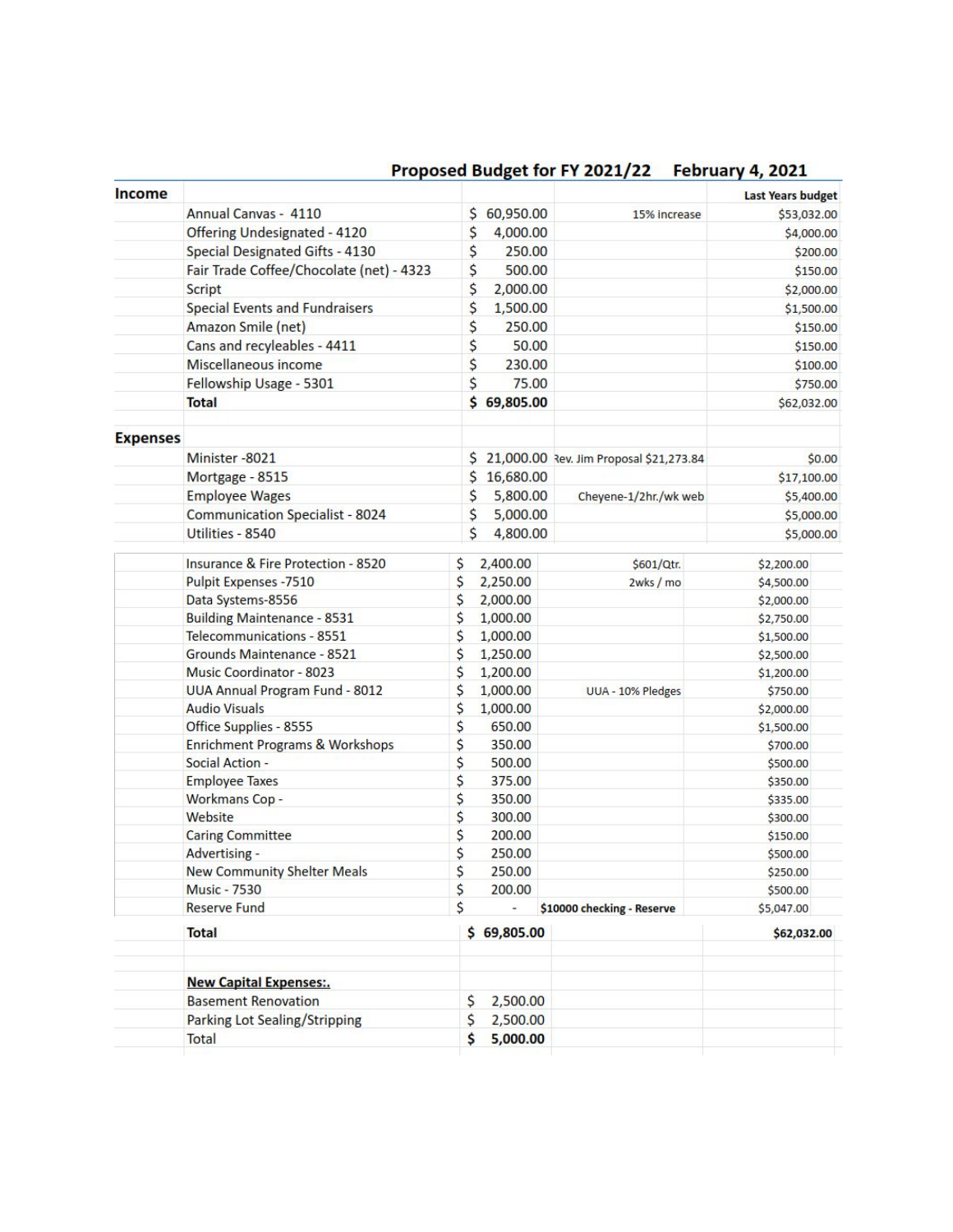#### **GREEN BAY AREA UNITARIAN UNIVERSALIST FELLOWSHIP**

#### **MONTHLY REPORT TO THE BOARD OF TRUSTEES**

#### **OFFICE MANAGER**

#### **JANUARY 2021**

Monthly Duties:

- Clean & sanitize
- Maintain office hours MWF 12pm-2pm
- Re-verified Google Voice account
- Review and update website
- Update weekly newsletter
- Update Google Calendar
- Check & respond to emails
- Check & respond to voicemails
- Check and sort mail
- Sent out 2nd email blast via Breeze to request photos and birthdates
- Update Breeze software with birthdates and photos
- Borrowed the speaker and camera/mic from Library
- Met with Katina to train on WordPress (website)
- Sent out reminder emails to Carl for incoming mail with due dates
- Assisting Carl with the pledge
- Verified newsletter subscriptions in Breeze
- Dropped off letters at the post office
- Print previous newsletters & put in binder
- Water plants weekly
- Submit bi-weekly work hours
- Submit Monthly reports

Submitted by:

Cheyenne Miller

Office Manager